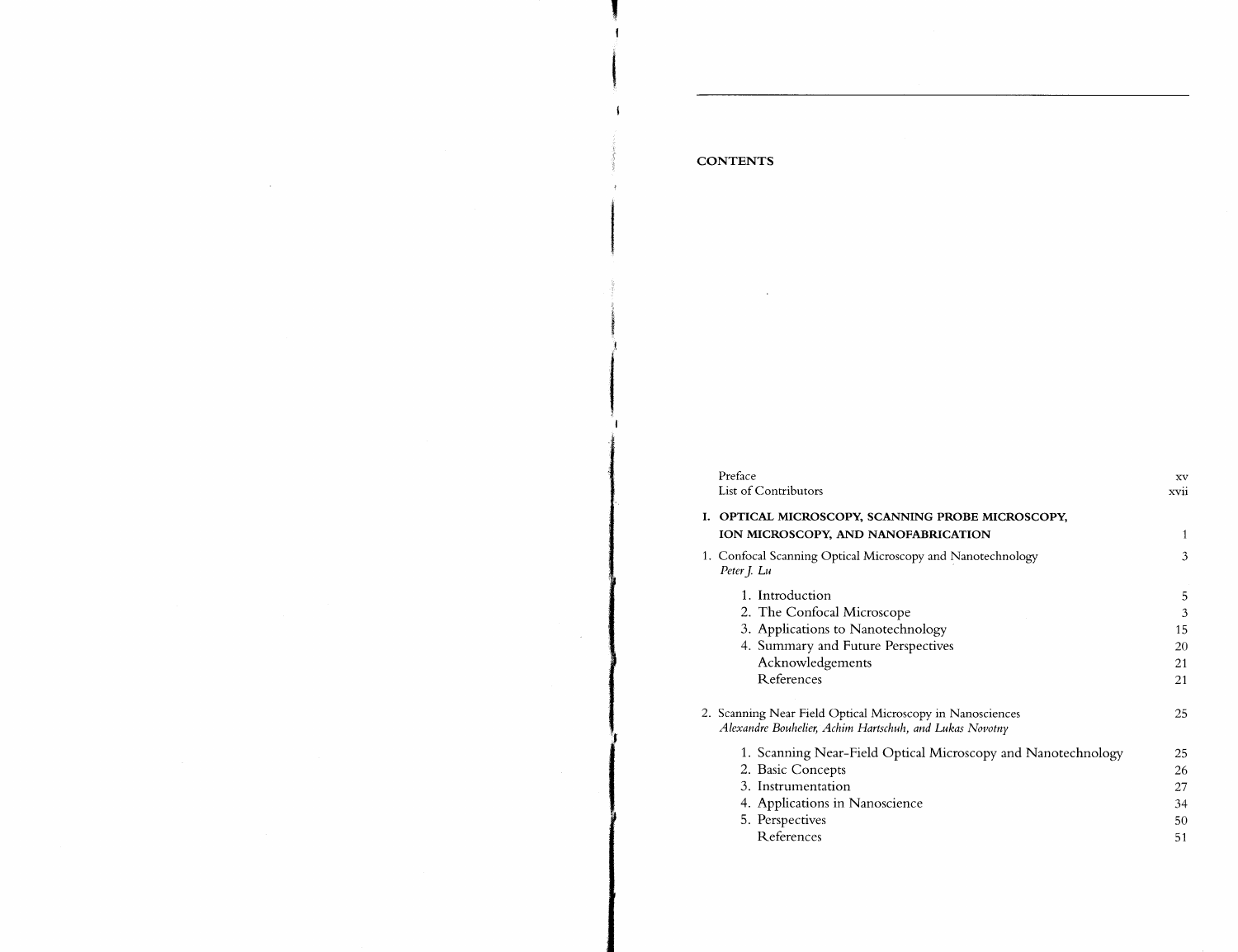| 3. Scanning Tunneling Microscopy<br>Jin-Feng Jia, Wei-Sheng Yang, and Qi-Kun Xue                                                                                    | 5.              |
|---------------------------------------------------------------------------------------------------------------------------------------------------------------------|-----------------|
| 1. Basic Principles of Scanning Tunneling Microscopy<br>2. Surface Structure Determination by Scanning Tunneling Microscopy<br>3. Scanning Tunneling spectroscopies | 55<br>59<br>81  |
| 4. STM-based Atomic Manipulation                                                                                                                                    | 92              |
| 5. Recent Developments                                                                                                                                              | 98              |
| References                                                                                                                                                          | 109             |
| 4. Visualization of Nanostructures with Atomic Force Microscopy<br>Sergei N. Magonov and Natalya A. Yerina                                                          | 113             |
| <b>Introductory Remarks</b>                                                                                                                                         | 113             |
| <b>Basics of Atomic Force Microscopy</b>                                                                                                                            | 11 <sub>5</sub> |
| Imaging of Macromolecules and their Self-Assemblies                                                                                                                 | 134             |
| Studies of Heterogeneous Systems                                                                                                                                    | 146             |
| <b>Concluding Remarks</b>                                                                                                                                           | 153             |
| References                                                                                                                                                          | 154             |
| 5. Scanning Probe Microscopy for Nanoscale Manipulation and Patterning<br>Seunghun Hong, Jiwoon Im, Minbaek Lee and Narae Cho                                       | 157             |
| 1. Introduction                                                                                                                                                     | 157             |
| 2. Nanoscale Pen Writing                                                                                                                                            | 162             |
| 3. Nanoscale Scratching                                                                                                                                             | 167             |
| 4. Nanoscale Manipulation                                                                                                                                           | 17 <sup>2</sup> |
| 5. Nanoscale Chemistry                                                                                                                                              | 174             |
| 6. Nanoscale Light Exposure                                                                                                                                         | 178             |
| 7. Future Perspectives                                                                                                                                              | 179             |
| References                                                                                                                                                          | 180             |
| 6. Scanning Thermal and Thermoelectric Microscopy<br>Li Shi                                                                                                         | 183             |
| 1. Introduction                                                                                                                                                     | 183             |
| 2. Instrumentation of Scanning Thermal and Thermoelectric                                                                                                           |                 |
| Microscopy                                                                                                                                                          | 184             |
| 3. Theory of Scanning Thermal and Thermoelectric Microscopy<br>4. Applications of Scanning Thermal and Thermoelectric Microscopy in                                 | 191             |
| Nanotechnology                                                                                                                                                      | 197             |
|                                                                                                                                                                     | 203             |
| 5. Summary and Future Aspects<br>Acknowledgements                                                                                                                   |                 |
| References                                                                                                                                                          | 204<br>204      |
| 7. Imaging Secondary Ion Mass Spectrometry<br>William A. Lamberti                                                                                                   | 207             |
| 1. Secondary Ion Mass Spectrometry and Nanotechnology                                                                                                               | 207             |
| 2. Introduction to Secondary Ion Mass Spectrometry                                                                                                                  | 208             |
|                                                                                                                                                                     |                 |

| 3. Experimental Issues in Imaging SIMS<br>4. Applications in Nanotechnology<br>5. Summary and Future Perspectives<br>References                                                                                                                                                                                                                                                                                 | 213<br>216<br>220<br>222                             |
|-----------------------------------------------------------------------------------------------------------------------------------------------------------------------------------------------------------------------------------------------------------------------------------------------------------------------------------------------------------------------------------------------------------------|------------------------------------------------------|
| 8. Atom Probe Tomography<br>M. K. Miller                                                                                                                                                                                                                                                                                                                                                                        | 227                                                  |
| 1. Atom Probe Tomography and Nanotechnology<br>2. Instrumentation of Atom Probe Tomography<br>3. Basic Information<br>4. Data Interpretation and Visualization<br>5. Sample Analysis of Nanomaterials: Multilayer Films<br>6. Summary and Future Perspectives<br>Acknowledgements<br>References                                                                                                                 | 227<br>228<br>237<br>238<br>244<br>245<br>245<br>246 |
| 9. Focused Ion Beam Systems-A Multifunctional Tool for Nanotechnology<br>Nan Yao                                                                                                                                                                                                                                                                                                                                | 247                                                  |
| 1. Introduction<br>2. Principles and Practice of the Focused Ion Beam System<br>3. Application of Focused Ion Beam Instrumentation<br>Acknowledgements<br><b>R</b> eferences                                                                                                                                                                                                                                    | 247<br>250<br>266<br>284<br>284                      |
| 10. Electron Beam Lithography<br>Zhiping (James) Zhou                                                                                                                                                                                                                                                                                                                                                           | 287                                                  |
| 1. Electron Beam Lithography and Nanotechnology<br>2. Instrumentation of Electron Beam Lithography<br>3. Electron-Solid Interactions<br>4. Pattern Transfer Process<br>5. Applications in Nanotechnology<br>6. Summary and Future Perspectives<br>References                                                                                                                                                    | 287<br>289<br>300<br>306<br>310<br>318<br>319        |
| II. ELECTRON MICROSCOPY                                                                                                                                                                                                                                                                                                                                                                                         | 323                                                  |
| 11. High Resolution Scanning Electron Microscopy<br>Jingyue Liu                                                                                                                                                                                                                                                                                                                                                 | 325                                                  |
| 1. Introduction: Scanning Electron Microscopy and Nanotechnology<br>2. Electron-Specimen Interactions<br>3. Instrumentation of the Scanning Electron Microscope<br>4. The Resolution of Secondary and Backscattered Electron Images<br>5. Contrast Mechanisms of SE and BE Images of Nanoparticles<br>and Other Systems<br>6. Applications to Characterizing Nanophase Materials<br>7. Summary and Perspectives | 325<br>329<br>334<br>342<br>345<br>352<br>355        |
| References                                                                                                                                                                                                                                                                                                                                                                                                      | 358                                                  |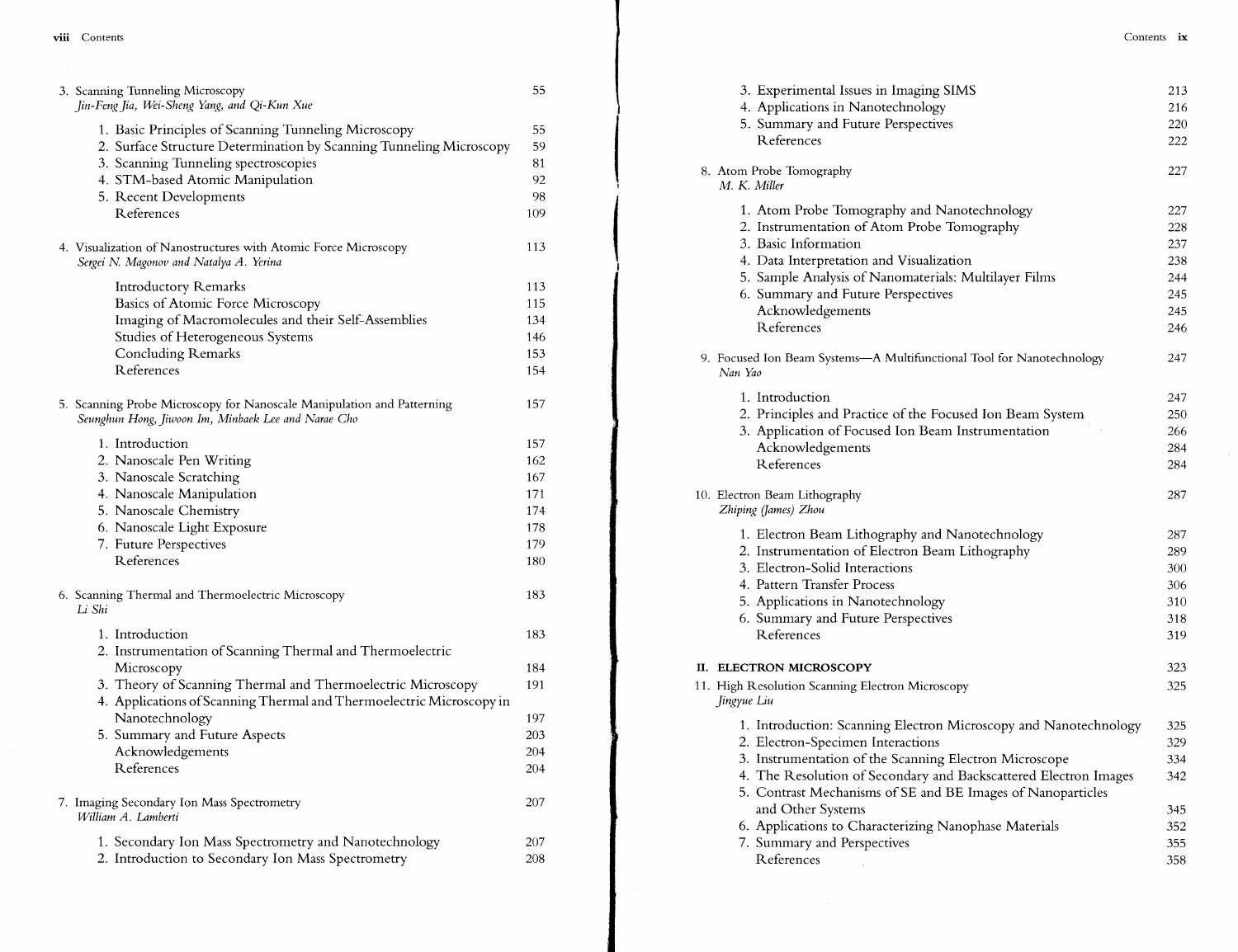| 12. High-Spatial Resolution Quantitative Electron Beam Microanalysis for Nanoscale<br>Materials<br>Dale E. Newbury, John Henry J. Scott, Scott Wight, and John A. Small | 361 |
|-------------------------------------------------------------------------------------------------------------------------------------------------------------------------|-----|
| 1. Introduction<br>2. The Nanomaterials Characterization Challenge: Bulk                                                                                                | 361 |
| Nanostructures and Discrete Nanoparticles                                                                                                                               | 362 |
| 3. Physical Basis of the Electron-Excited Analytical Spectrometries<br>4. Nanoscale Elemental Characterization with High Electron Beam                                  | 364 |
| Energy                                                                                                                                                                  | 366 |
| 5. EELS Quantification                                                                                                                                                  | 370 |
| 6. Spatial Sampling of the Target with EELS                                                                                                                             | 371 |
| 7. Nanoscale Elemental Characterization with Low and Intermediate                                                                                                       |     |
| Electron Beam Energy                                                                                                                                                    | 379 |
| 8. Examples of Applications to Nanoscale Materials                                                                                                                      | 390 |
| 9. Conclusions                                                                                                                                                          | 399 |
| References                                                                                                                                                              | 399 |
| 13. Characterization of Nano-Crystalline Materials using Electron Backscatter<br>Diffraction in the Scanning Electron Microscope<br>J. R. Michael                       | 401 |
|                                                                                                                                                                         |     |
| 1. Introduction                                                                                                                                                         | 401 |
| 2. Historical Development of EBSD                                                                                                                                       | 402 |
| 3. Origin of EBSD Patterns                                                                                                                                              | 403 |
| 4. Resolution of EBSD                                                                                                                                                   | 408 |
| 5. Sample Preparation of Nano-materials for EBSD                                                                                                                        | 413 |
| 6. Applications of EBSD to Nano-materials                                                                                                                               | 415 |
| 7. Summary                                                                                                                                                              | 424 |
| Acknowledgements                                                                                                                                                        | 424 |
| References                                                                                                                                                              | 424 |
| 14. High-Resolution Transmission Electron Microscopy<br>David J. Smith                                                                                                  | 427 |
| 1. HRTEM and Nanotechnology                                                                                                                                             | 427 |
| 2. Principles and Practice of HRTEM                                                                                                                                     | 428 |
| 3. Applications of HRTEM                                                                                                                                                | 434 |
| 4. Current Trends                                                                                                                                                       | 443 |
| 5. Ongoing Problems                                                                                                                                                     | 448 |
| 6. Summary and Future Perspective                                                                                                                                       | 449 |
| References                                                                                                                                                              | 450 |
| 15. Scanning Transmission Electron Microscopy<br>J. M. Cowley                                                                                                           | 455 |
| 1. Introduction                                                                                                                                                         | 455 |
| 2. STEM Imaging                                                                                                                                                         | 459 |
| 3. STEM Imaging of Crystals                                                                                                                                             | 465 |
|                                                                                                                                                                         |     |

 $\mathbf{r}$ 

 $\sim 10^{-11}$ 

| 4. Diffraction in STEM Instruments                                                                       | 469 |
|----------------------------------------------------------------------------------------------------------|-----|
| 5. Microanalysis in STEM                                                                                 | 473 |
| 6. Studies of Nanoparticles and Nanotubes                                                                | 474 |
| 7. Studies of Crystal Defects and Interfaces                                                             | 475 |
| 8. The Structure and Composition of Surfaces                                                             | 477 |
| 9. Amorphous Materials                                                                                   | 480 |
| 10. STEM Holography                                                                                      | 482 |
| 11. Ultra-High-Resolution STEM                                                                           | 484 |
| 12. Conclusions                                                                                          | 487 |
| Acknowledgements                                                                                         | 488 |
| References                                                                                               | 488 |
| 16. In-Situ Electron Microscopy for Nanomeasurements<br>Zhong Lin Wang                                   | 493 |
| 1. Introduction                                                                                          | 493 |
| 2. Thermal Induced Surface Dynamic Processes of Nanocrystals                                             | 495 |
| 3. Measuring Dynamic Bending Modulus By Electric Field                                                   |     |
| Induced Mechanical Resonance                                                                             | 496 |
| 4. Young's Modulus of Composite Nanowires                                                                | 506 |
| 5. Bending Modulus of Oxide Nanobelts                                                                    | 508 |
| 6. Nanobelts as Nanocantilevers                                                                          | 512 |
| 7. In-situ Field Emission from Nanotube                                                                  | 513 |
| 8. Work Function at the Tips of Nanotubes and Nanobelts                                                  | 513 |
| 9. Mapping the Electrostatic Potential at the Nanotube Tips                                              | 517 |
| 10. Field Emission Induced Structural Damage                                                             | 518 |
| 11. Nanothermometer and Nanobearing                                                                      | 521 |
| 12. In-situ Transport Measurement of Nanotubes                                                           | 521 |
| 13. Summary                                                                                              | 528 |
| Acknowledgement                                                                                          | 528 |
| References                                                                                               | 529 |
| 17. Environmental Transmission Electron Microscopy in Nanotechnology<br>Renu Sharma and Peter A. Crozier | 531 |
| 1. Introduction                                                                                          | 531 |
| 2. History of ETEM                                                                                       | 532 |
| 3. Data Collection                                                                                       | 538 |
| 4. Experimental Design Strategies                                                                        | 541 |
| 5. Applications to Nanomaterials                                                                         | 543 |
| 6. Conclusions                                                                                           | 562 |
| References                                                                                               | 563 |
| 18. Electron Nanocrystallography<br>Jian-Min Zuo                                                         | 567 |
| 1. Introduction                                                                                          | 567 |
| 2. Electron Diffraction Modes and Geometry                                                               | 568 |
|                                                                                                          |     |